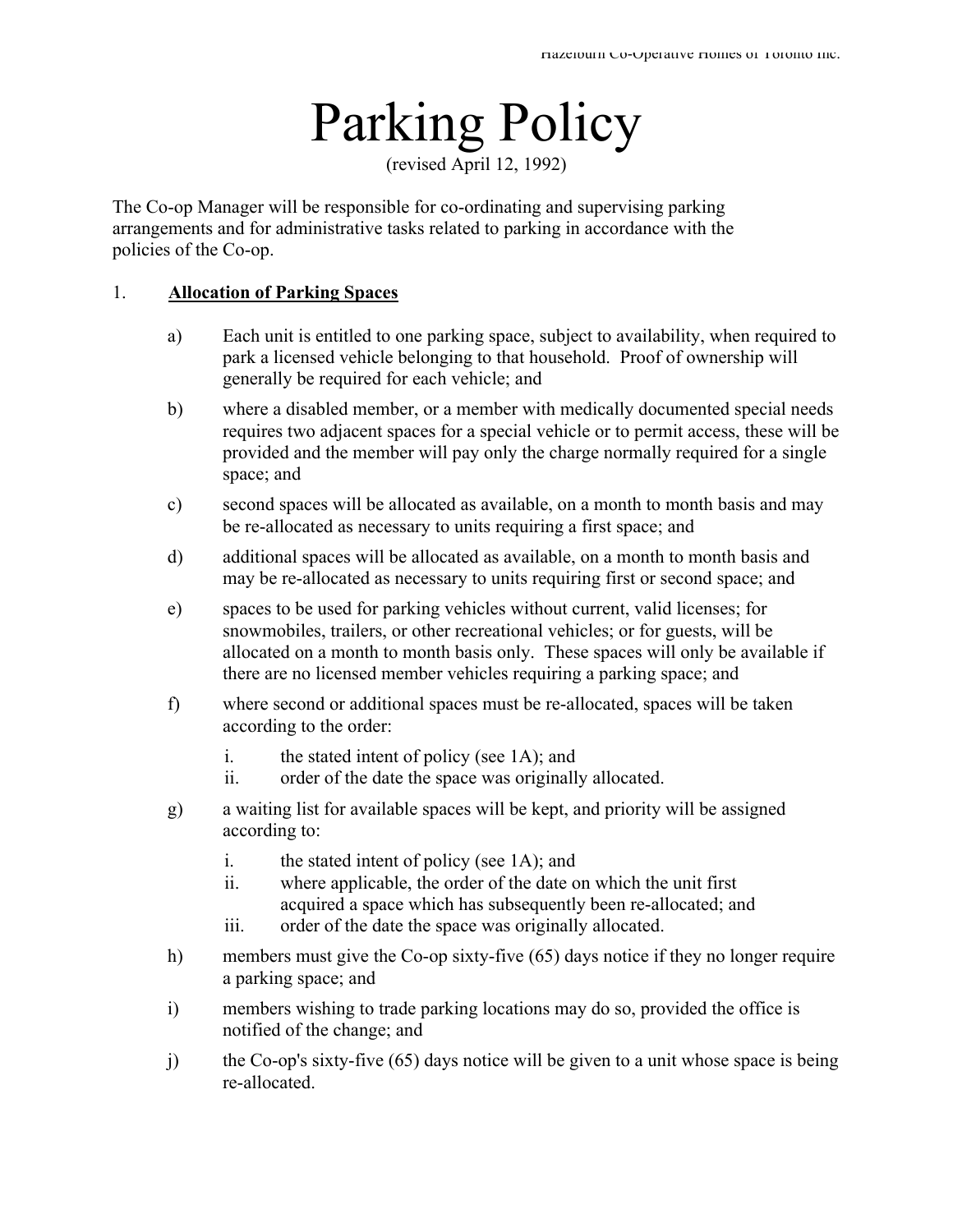## 2. **Parking Charges**

- a) The parking charges will be reviewed annually at the time of budget preparation and the Board of Directors will make recommendations for revisions to the members, as necessary; and
- b) parking charges are payable monthly at the same time as housing charges.

## 3. **Use of Parking Space**

- a) Members may park vehicles only in the spaces allocated to them; and
- b) parking spaces may not be sublet; and
- c) members and visitors are expected to respect all traffic control signs in the parking areas; and
- d) no mechanical work or automotive repairs other than light repairs or routine maintenance shall be carried out in the parking areas; and
- e) members are expected to observe courtesy towards their neighbours by parking in such a way as not to interfere with the entry or exit of other vehicles or the legitimate use of the parking areas by other members; and
- f) the Co-op will be responsible for the maintenance, repair and regular cleaning of the parking areas. All members, however, are expected to co-operate to keep the parking areas tidy; and
- g) for security reasons, members are required to wait for the garage door to fully close behind them when entering or exiting the garage area.

Approved by the Board of Directors: January 18, 1987

Approved by the General Membership: March 1, 1987

Approved by the Board of Directors: February 25, 1992

Approved by the General Membership: April 12, 1992